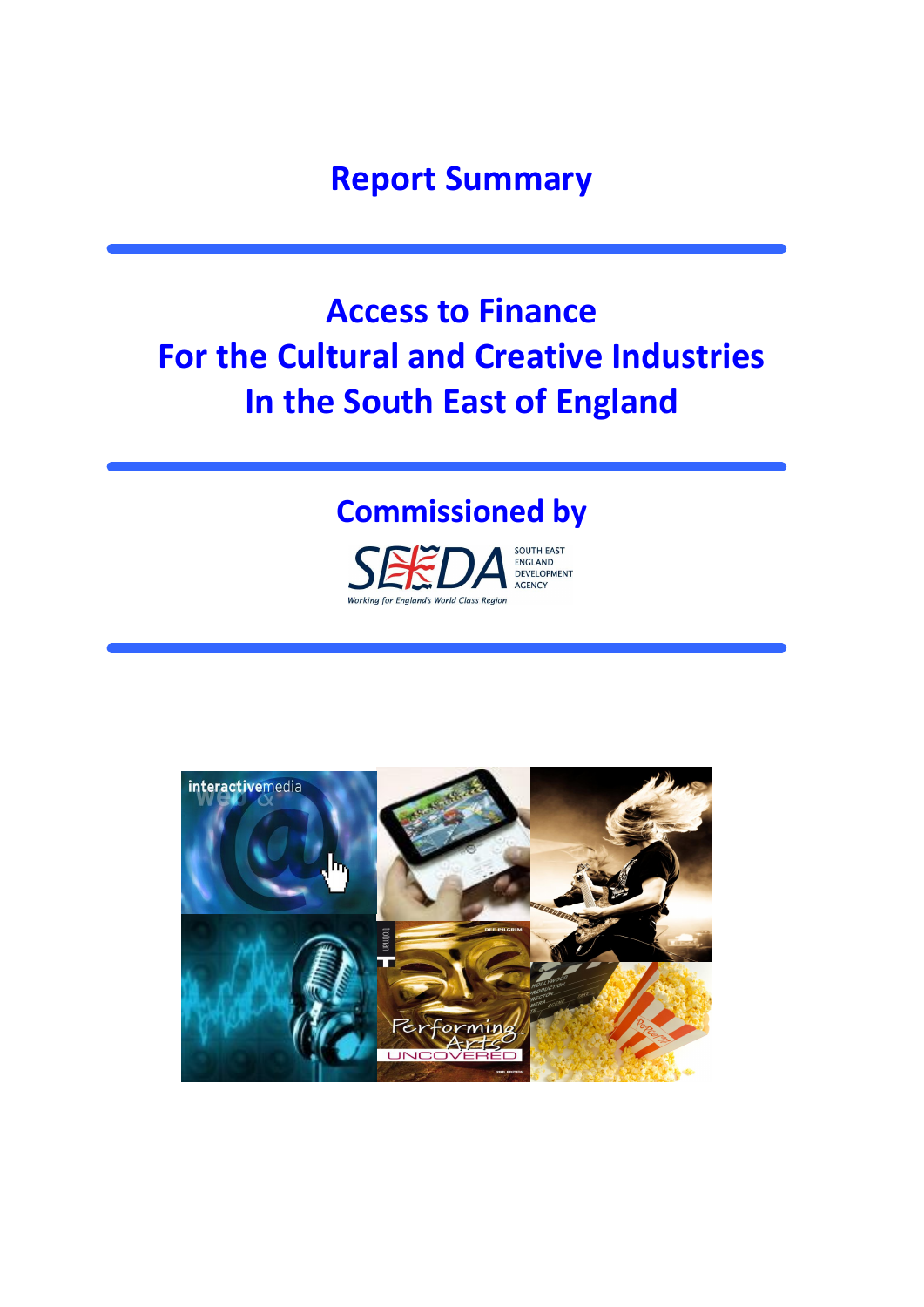## **Report Summary**

## **Contents**

| <b>Executive Summary</b>                                   | 3  |
|------------------------------------------------------------|----|
| 1. Main Sector Issues                                      | 5  |
| 2. Challenges & Gaps in Provision                          | 7  |
| 3. UK National & Regional Responses                        | 13 |
| 4. Conclusions & Recommendations                           | 17 |
| Appendix:<br>Report Commissioner, Facilitator & Co-Authors | 20 |

Commissioned by South East of England Development Agency (SEEDA) on behalf of the Creative Economy Partnership





*Growing Global* Businesses

Researched and written by: Chris Chandler and Kay Henning December 2009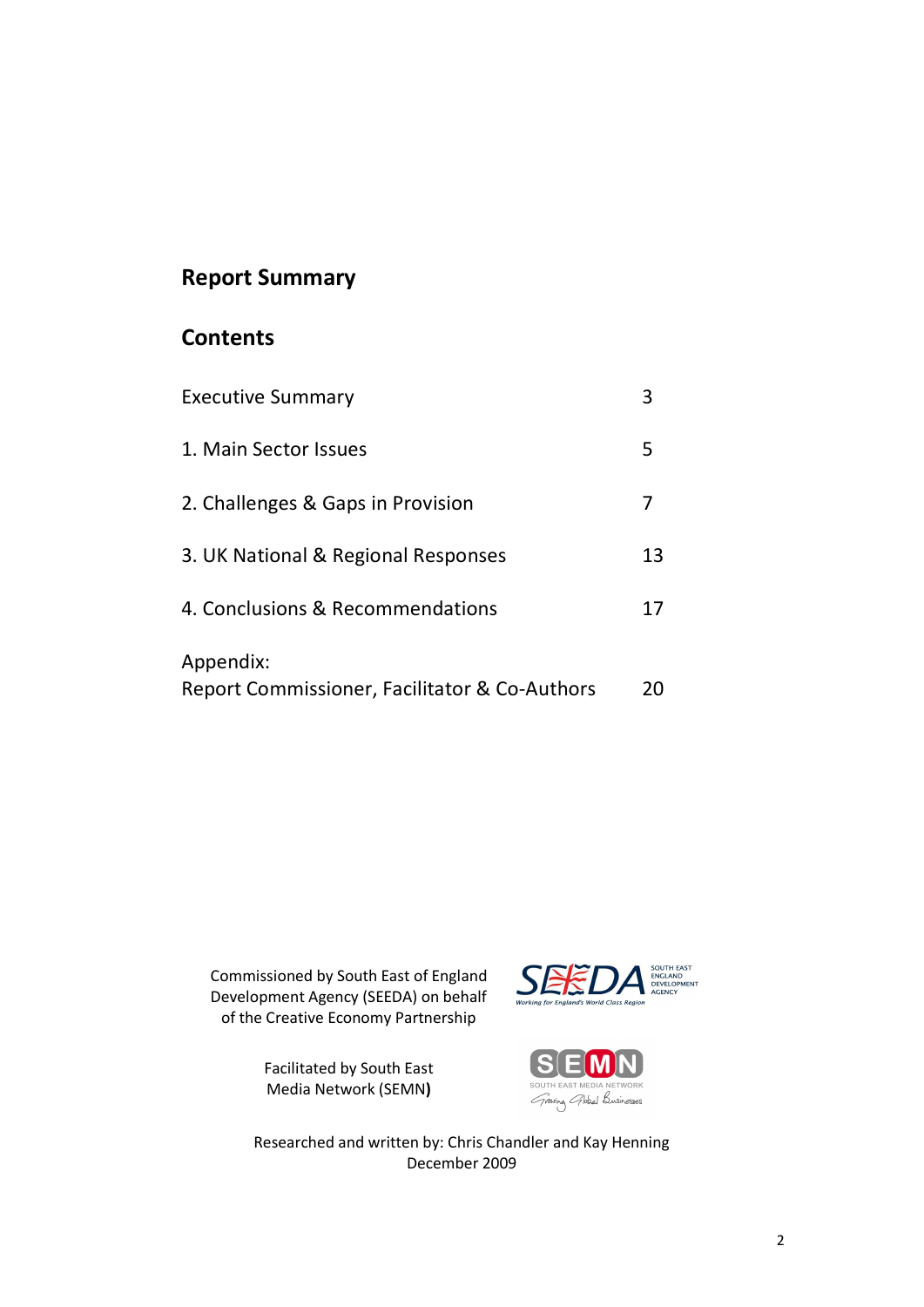### Executive Summary

This report was commissioned by SEEDA through its Creative Economy Partnership initiative. The remit was to identify what challenges and gaps existed, if any, for creative businesses in the South East in terms of accessing investment finance. This was with a view to support their development and the sustainability of the creative industries sector as a whole in the South East of England. The methodology adopted was to summarise and review existing, published sources and so, as agreed, undertake only limited primary research.

The report focuses on identifying investment funds which are available to creative companies in the South East and the issues that affect a business's ability to access them. It identifies the challenges this raises and the resulting gaps in provision where public sector support could appropriately and effectively be introduced. It also summarises what specific creative industry funds are available in other nations and regions and how these are funded, managed and structured.

#### **3 Key Characteristics**

Three of the key characteristics of the creative industries which affect their access to finance are:

#### i. **Intangibles**

much of the value of the creative industries is vested in intangible assets, whose worth is difficult to calculate, predict or protect until commercialised

#### ii. **High Risk Profile**

particularly in the television, console games and film industries, high production costs increase the risk profile of investment – this is compounded by the fact that demand is heavily influenced by the subjective issues of taste and fashion

#### **iii. Distinct Growth Pattern High Risk Profile**

creative companies typically seek steady growth, with expanding and contracting employee numbers dictated by production cycles, rather than the conventional 'high growth' profile with relatively near-term exit strategies. The latter is an underlying requirement for most investment funds, except early stage R&D.

#### **3 Key Gaps**

Three key gaps in provision are identified:

- **i. Lack of Finance: Creative Content IP Generation** the lack of finance for creative content IP generation due to its high risk profile and its distinct business characteristics
- **ii. Non‐Technology Innovation Under‐Funded** the emphasis on technology in existing innovation funds means that all other forms of innovation are effectively under‐supported

#### **iii. Need to Develop Investor and Investee Knowledge**

providing investors with an understanding of the market dynamics which typify the creative industries and ways to mitigate risk, and investees with an understanding of investor requirements and their assessment of risk and growth potential.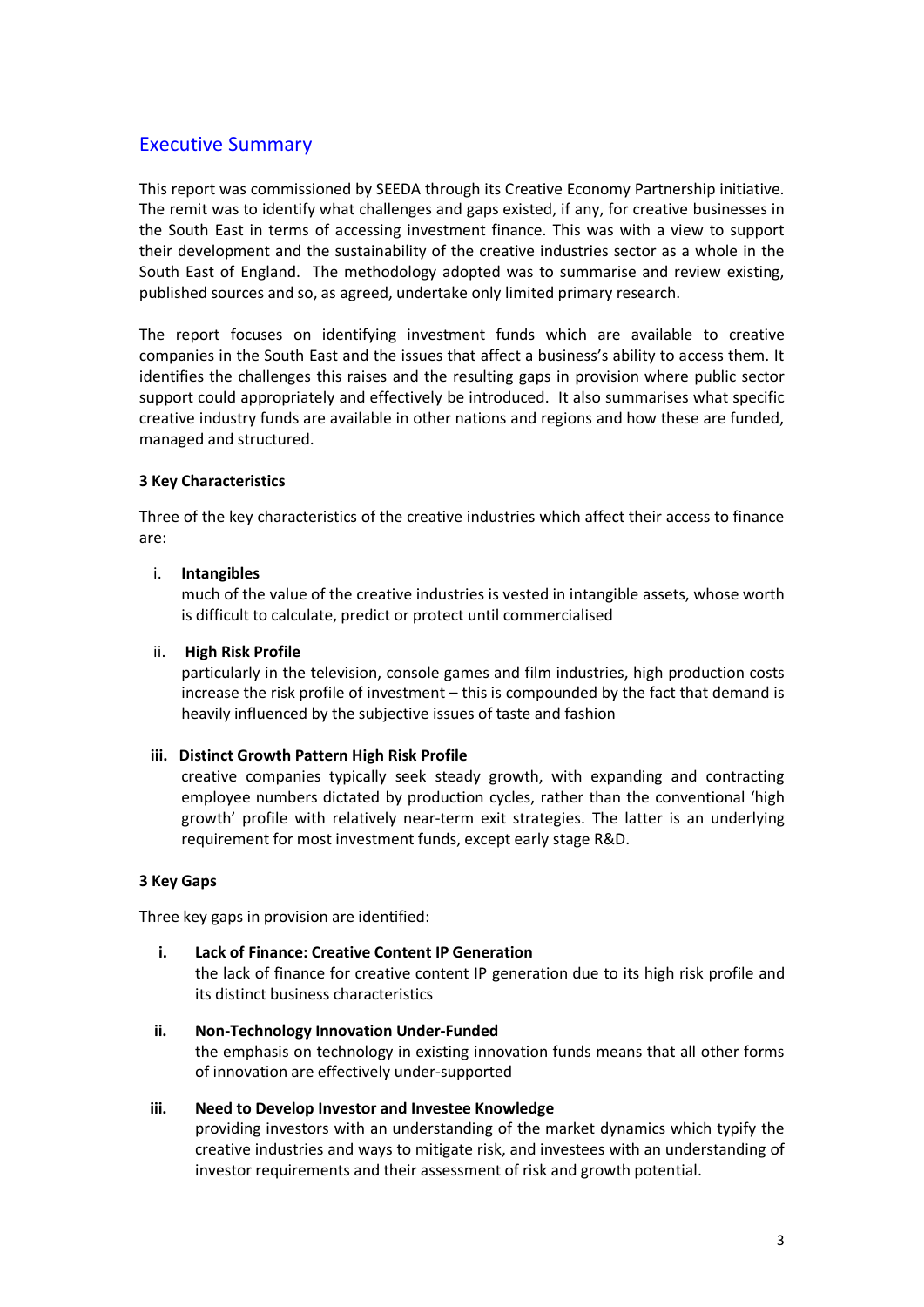#### **2 Key Areas of Intervention Recommended**

To address the industry characteristics and gaps in provision identified above, and address increasing national and international competition, two major areas of intervention are recommended as follows.

#### **2 Major Areas of Intervention Recommended**

#### **1. Investment in Creative Content IP Generation & in Innovation**

Providing investment finance in the South East region which is purposely designed and structured to take considerable risk directed at developing content (creative content IP) and finance which is directed at all forms of innovation in the creative industries, so not only technology innovation, and across all sectors of the value‐chain.

#### **2. Integrated Sector Expertise Informing Investment Process**

Offering a highly integrated model of sector expertise and advice to support, assess and inform applications enabling businesses to present a compelling investment opportunity. It is recommended that this is complemented by an investor and investee readiness programme which informs the investee on investor requirements, and the investor on sector characteristics and market dynamics informed by key players in the industry.

To implement these, it is recommended that SEEDA, in association with Finance South East, South East Media Network (SEMN), Screen South and Arts Council England in the South East work closely together to discuss how this financial provision for the South East creative industries could be introduced, integrated, embedded and seamlessly linked to the relevant regional support services and proactively communicated to the creative industries in the region. It is further recommended that this collaboration, which would enhance the individual expertise of each of these agencies and deliver an effective, streamlined service to the industry, is continued during the implementation process itself.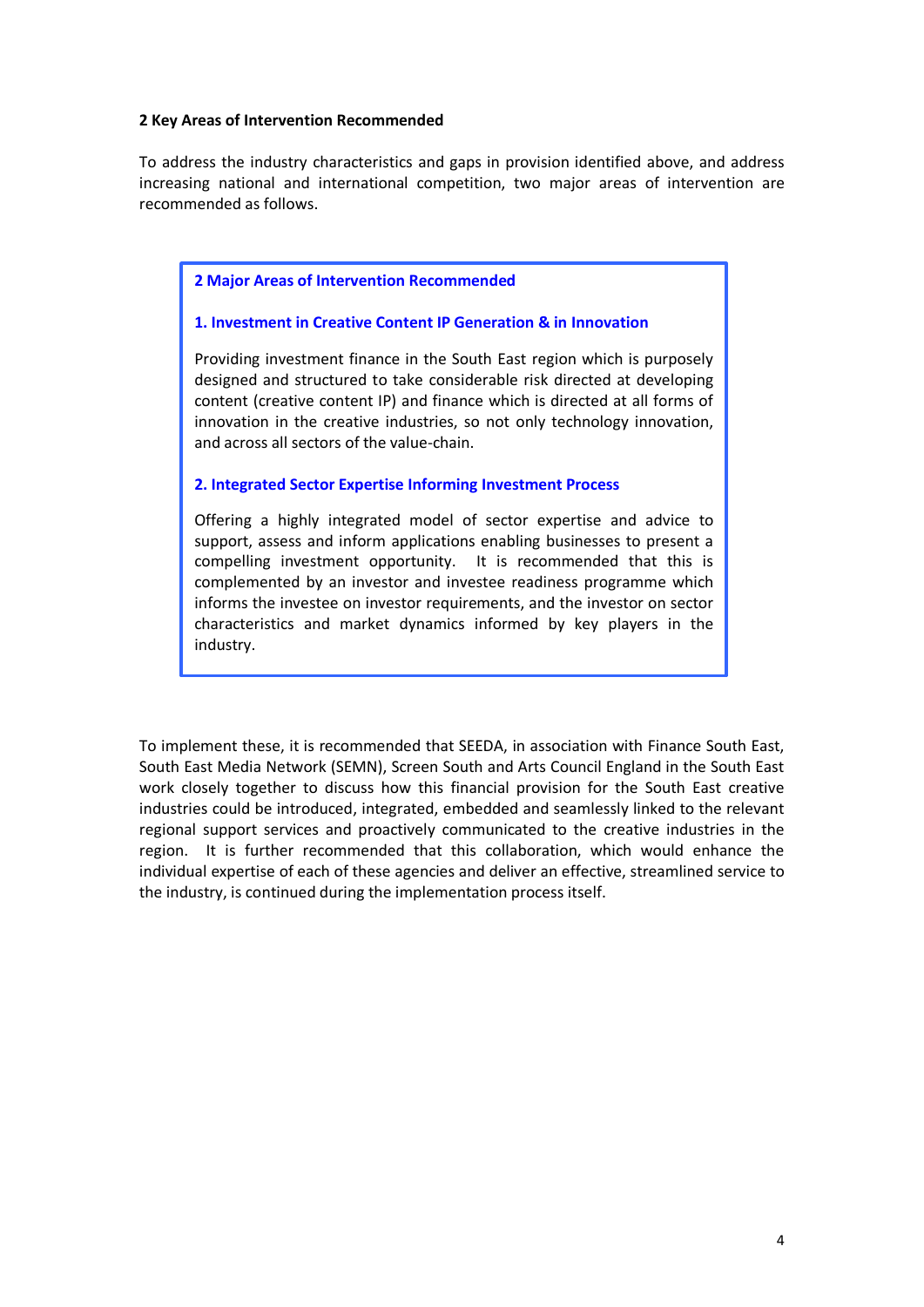# **1. Main Sector Issues**

The creative industries are based on individual creativity, skill and talent. They are also those industries that have the potential to create wealth and jobs through developing intellectual property (IP). For the purposes of this study, the creative industries have been taken to comprise: performing arts; publishing; television and radio; computer and video games; film and video; interactive media: and, music. Access to finance is crucial for these – as for other industries. However the nature of the sector creates particular issues for creative companies seeking to access finance.

#### **Main Sector Issues: Accessing Finance**

Seven characteristics of the creative industries particularly affect their ability to access finance and engage with financiers. They are summarised below under the headings: beyond growth; flexible company size; intangible assets; high risk profile; historic link to trade finance; blending cultural enterprise with creative industries; and, under‐developed skills in financial presentation.

#### i. Beyond Growth

ß Growth in the traditional economic sense of a linear increase in turnover and employee levels is not necessarily a primary aspiration for many creative companies, where the intrinsic quality of a product, job satisfaction, independence, freedom of creative expression and company resilience are more importance than quantitative growth. Some SMEs, for example, may prioritise market position, servicing market niches and ensuring long term sustainability over short term ambitions to expand. It can be argued that such business models and strategic aims ensure a vibrant and diverse sector which in turn provides for a more buoyant sector overall.

#### ii. Flexible Company Size

ß Film, television and games companies tend to have a small core of employees during pre‐production and post‐production hiring significant teams only during the actual production process, so expansion and contraction of employee numbers is cyclical. Progressive expansion is more typical in other industries.

#### iii. Intangible Assets

With creative content companies value is primarily locked in IP assets, brand recognition and employee talent rather than any physical assets making conventional valuations of company worth largely inappropriate. Finance is hard to obtain from traditional sources as so many creative businesses have few fixed assets and their intangible assets are difficult to value until they are marketed.

#### iv. High Risk Profile

ß Production budgets in the feature film and console games industry are substantial, in the feature film industry ranging from  $£1$  million<sup>1</sup> into tens of millions. This

 $1$  Note: Although a low and micro-budget feature film sub-sector is emerging, with budgets from almost zero up

to £1 million, the commercial viability of this sub-sector - other than as an arena for testing and developing talent ‐ is subject to lively debate. Its relevance may well grow however in the coming years.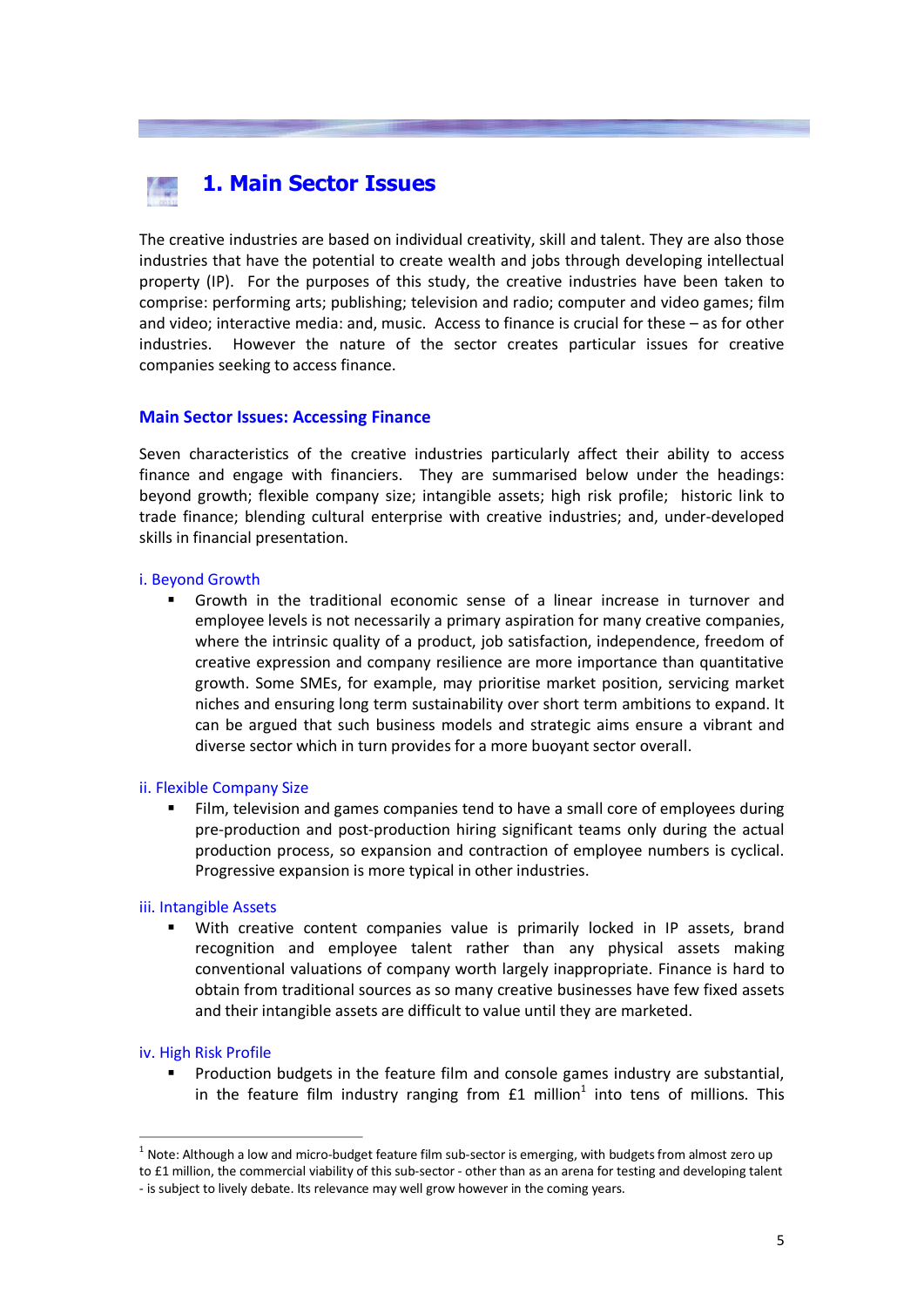coupled with the 'hits' driven nature of these businesses gives these companies a high risk profile. Traditionally production companies have been required to cede ownership of IP in return for a high risk investment placing them in a weak negotiating position. Investment in those two industries is still typically made by the multinational corporate publishers  $-$  in the film industry for example mainly the Hollywood studios such as Warner Brothers or Miramax ‐ which are highly capitalised, own the means of distribution and can exploit assets across multiple platforms, territories and different creative forms.

#### v. Historic Link to Trade Finance

ß Traditionally much content development and production funding has been provided by the trade itself, by publishers and distributors with relatively little provided by private equity houses, business angels, venture capitalists or other financial institutions. This has meant that creative companies have not needed to develop the private investor presentation skills that the financial markets demand. This is changing however as new business models driven by digital and online developments disrupt this conventional model.

#### vi. Blending Cultural Enterprise with Creative Industries

ß Engagement in cultural enterprise (eg, dance, music, theatre, video) often provides a 'training ground' for talent that develops commercially into a creative business thus providing a transition route from amateur performance to professional operation, perhaps most obviously in the performing arts and music. But if investment is sought at any point both the creative and the investor concerned have to be clear whether this is primarily a cultural investment or a commercial investment. Arguably blurring those objectives weakens the potential and rationale for both forms of investment.

#### vii. Under‐Developed Skills in Financial Presentation

ß Traditionally the creative industries are a sector where the individual's primary asset is their creative talent rather than their business acumen, hence the importance of business managers to protect IP and/or attract investment. This demands discovering and protecting the commercial value of the content created, and developing a clear and consistent message about this value to potential investors. Because of the tradition of trade financing, eg, through broadcasters, games publishers and film studios, companies have not needed to develop financial presentation skills. However the consensus is that creative businesses need to present themselves now in a way which makes them much more attractive to investors. In turn, investors need to understand the distinct characteristics of the creative industries and how investment risk in this industry sector may be managed.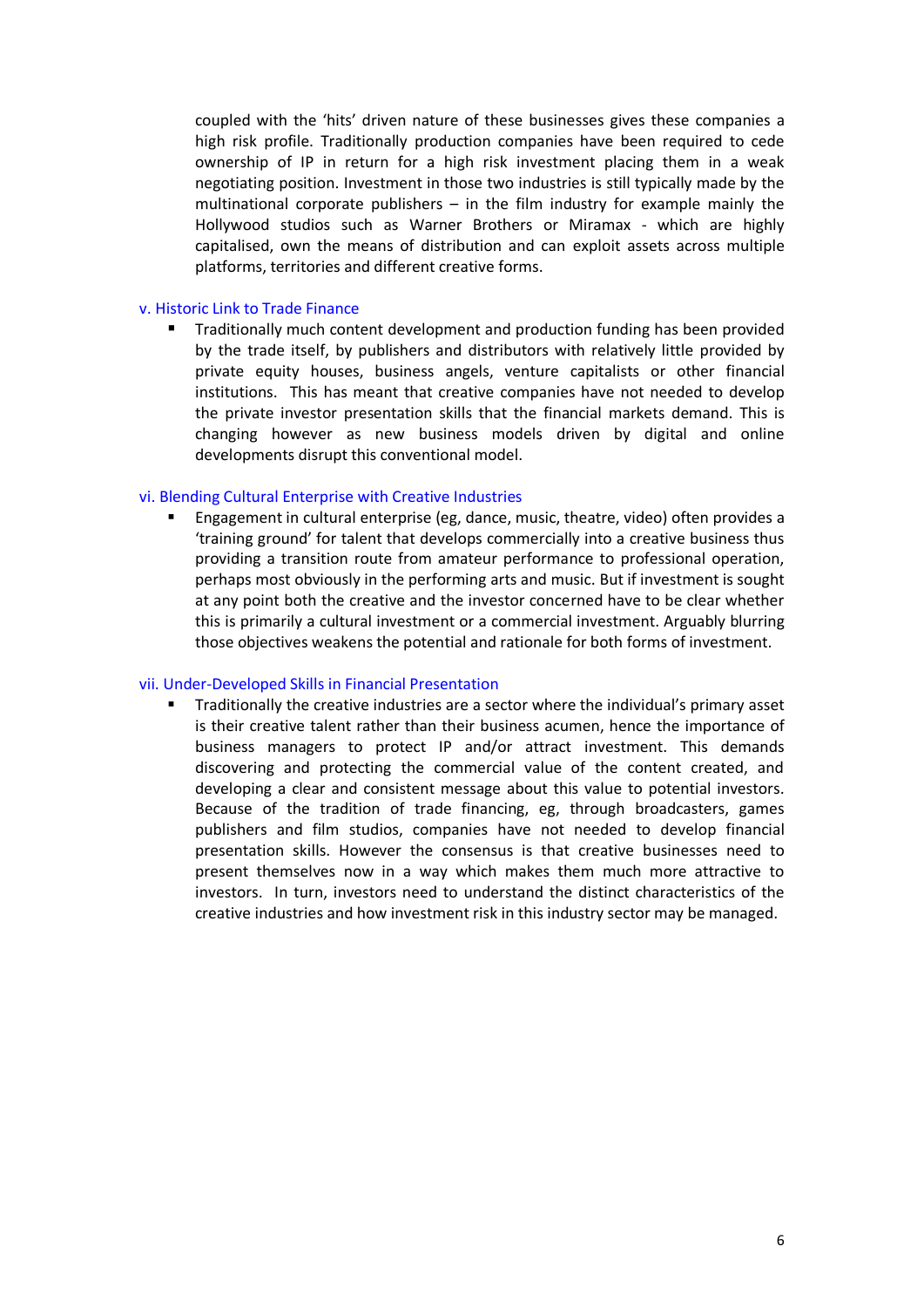# **2. Challenges & Gaps in Provision**

Given the issues identified in Section 1 above, the following challenges and gaps in provision can be identified.

### **Challenges**

When looking at the ability of the creative industries – and in particular those companies concerned with generating creative content  $-$  to access conventional loan and equity finance, five key challenges have been identified.

These are summarised below under the headings:

- i. technology emphasis
- ii. funding escalator
- iii. high growth requirements
- iv. perception issue
- v. artistic considerations.

#### **i. Technology Emphasis**

Historically the concept of innovation has been inherently associated with innovation in the fields of science, engineering and technology, specifically excluding what are now termed the 'creative industries'. This legacy is reflected in the fact that public sector funds available to support R&D and innovation tend to be largely, if not exclusively, science and technology orientated.

So, for example, the UK government's key vehicle for supporting and facilitating innovation in UK business – the Technology Strategy Board (TSB) – has a remit to stimulate technology enabled innovation, promoting, supporting and investing in technology research, development and commercialisation. So although the TSB does identify the creative industries as one of its priority sectors, especially the 'technologically‐aided' sub‐sectors (essentially excluding only the arts, antiques and crafts), it invests (only) in hardware and software technologies engaged by the creative industries in production and distribution, and not in content creation itself (see below for distinction).

| <b>Content Creation</b>     | Computer games; radio and audio; photography and digital<br>imaging; music, mobile content, film and video, television,                                                                                                                                                                                                                                  |
|-----------------------------|----------------------------------------------------------------------------------------------------------------------------------------------------------------------------------------------------------------------------------------------------------------------------------------------------------------------------------------------------------|
| <b>Digital Technologies</b> | Playout devices including games consoles, entertainment<br>systems, set-top boxes and ipods; Networking facilities including<br>wireless and wifi, broadband, syndicated gateways, dark fibre,<br>cable and satellite; and, Enabling Software including e-<br>commerce; content management systems; metadata,<br>middleware, and streaming technologies. |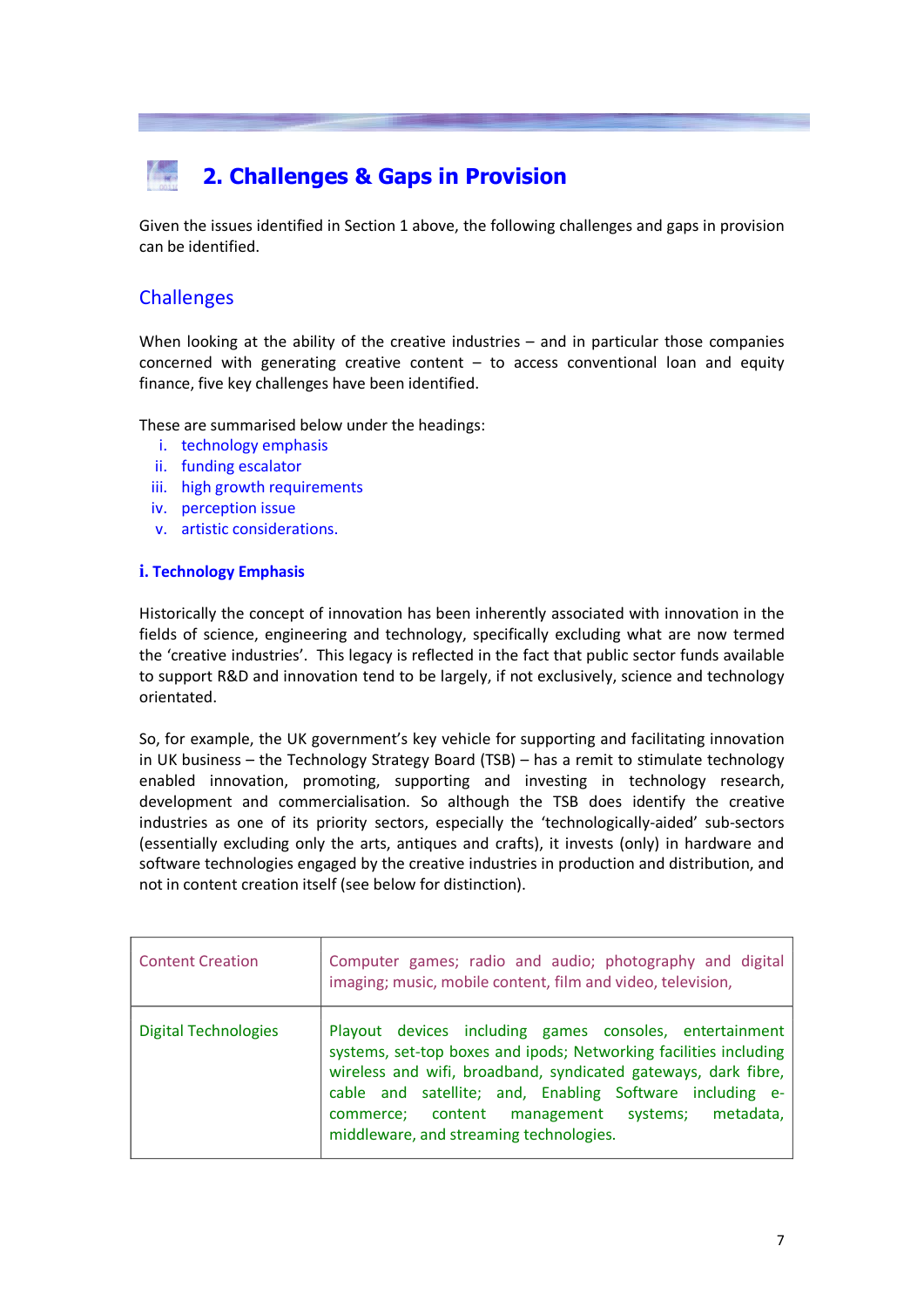Similarly NESTA, the National Endowment for Science, Technology and the Arts, funded through a government endowment, has a core remit and mission to make the UK more innovative. It does have a series of support programme which encourage innovation in the creative industries but its primary investment vehicle, the NESTA Venture Capital fund, is focused on investment in companies "across the technology spectrum with specialists in the team focused on three sectors: Healthcare, Cleantech and ICT".

So R&D, innovation and commercialisation funds predominantly support innovation in digital technologies in the UK and tend to exclude innovation and commercialisation in content creation.

#### **ii. Funding Escalator**

This exclusion from technology focused innovation funds has a critical knock‐on effect. For if companies are effectively excluded from accessing first stage finance, then this makes it more difficult to access second stage finance and so to progress up the 'funding escalator'. It is possible that the first stage could have been self‐financed but this does not demonstrate the ability and skills to attract an external investor and so build a track‐record of credibility in the business investment market.

#### **iii. High Growth Requirements**

Investment capital is designed to underwrite risk and generate a return on investment for the investor, whether in the form of debt interest or company equity. Fund managers therefore focus on companies with 'high growth potential' equating robust and sustained expansion with a higher probability of a secure return.

But in the case of companies focusing on creative content there is a complex relationship between the creation of a particular product – television programme, game or film – and the growth of the company. This can lead to the cyclical growth / contraction / growth pattern referred to above (section 1 under 'flexible company size'). Such an 'unorthodox' approach to company development can make it difficult to build understanding (and therefore access to finance), and so presents challenges for managers of investment funds - even when companies are actively developing properties with strong commercial potential. This suggests that both investors and investees need to work to build an understanding of this industry characteristic and so remove the associated barriers in accessing finance.

#### **iv. Perception Issue: Not a Serious Businesses**

There are two issues around perception. First there is a strong, mutually beneficial overlap between the not-for-profit, cultural enterprise sector and the for-profit, commercial creative industry sector, with the first often acting as a 'talent feeder' for the second. However if these two sectors are merged and blurred in an investor's mind – or indeed if the company seeking investment does not overtly demonstrate commercial ambitions and set out clearly the benefits of this mixed economy in their business strategy  $-$  then the company can be dismissed in a conventional investor's mind as not a 'real business'. And second, this perception has traditionally been reinforced by the cultural gap between corporate financiers or 'city types' and creative entrepreneurs or 'creative types'. Consequentially various reports have commented on the need for financiers to understand the nature,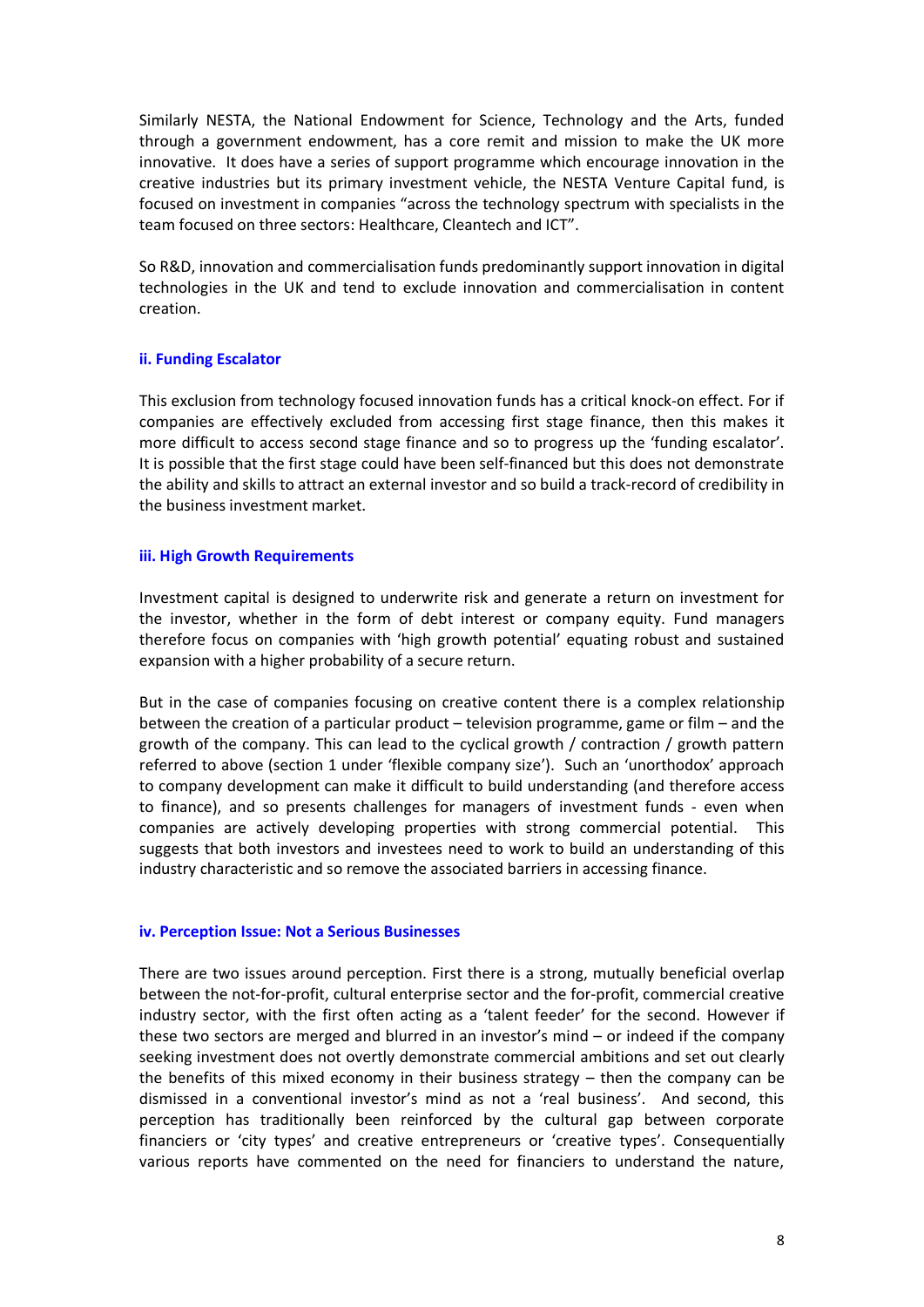dynamics and risk profile of the creative industries and the creatives themselves to understand the language, culture and requirements of investors.

#### **v. Artistic Considerations – A Matter of Taste**

One of the factors leading to a high risk profile for content creation in the creative industries is that, being artistically driven, they are subject to the whims of taste rather than the more objective test of utility. This risk is obviously increased where larger investment sums are sought, typically in television drama, feature film and console game production, and the market is underpinned by a 'hits' driven culture. Because the market is so subjectively driven by matters of taste and fashion, market reach and other 'conventional' business planning techniques are of limited use in attempting to quantify or reduce the inevitable risk of developing, producing and selling any creative product. Many investors tend to apply standard assessment techniques and generic market considerations, rather than tailored skills, in assessing proposals from creative industry companies.

#### Gaps

From the sector issues discussed in Section 1, and the challenges for the creative industries identified above in this section, five specific gaps in finance can be pinpointed.

#### They are:

i. Content Creation Companies: Lack of Available Investment Finance

- ii. Lack of Sector Expertise Assessing Risk
- iii. Erosion of Traditional Funding Sources
- iv. Lack of Funding: Innovative Business Models Online

v. Cross‐Sector, Multi‐Platform Propositions: Under‐Funded Innovation

#### **i. Content Creation Companies: Lack of Available Investment Finance**

In terms of investment requirements, creative companies fall into three broad categories:

| . content creation companies            | - creating the assets            |
|-----------------------------------------|----------------------------------|
| . service companies                     | - supporting asset creation      |
| . publishing and distribution companies | - bringing the assets to market. |

So first, there are companies creating the assets, that is developing IP often singularly distilled into a computer game, a book, a film or a piece of music, or distilled into multiple formats over different 'platforms' as cross-platform propositions. In the computer games, film and television world, companies can contain risk by building on already successful formulae (eg, film sequels, TV formats with minor variations), but this is at the expense of new innovative IP.

Second, there are service companies - advertising and design companies for example whose work is funded by client commissions and driven by client demand. This is relatively low risk activity in purely investment terms. It is possible to start small and grow organically on retained earnings and debt finance, and manage expenditure in a way which matches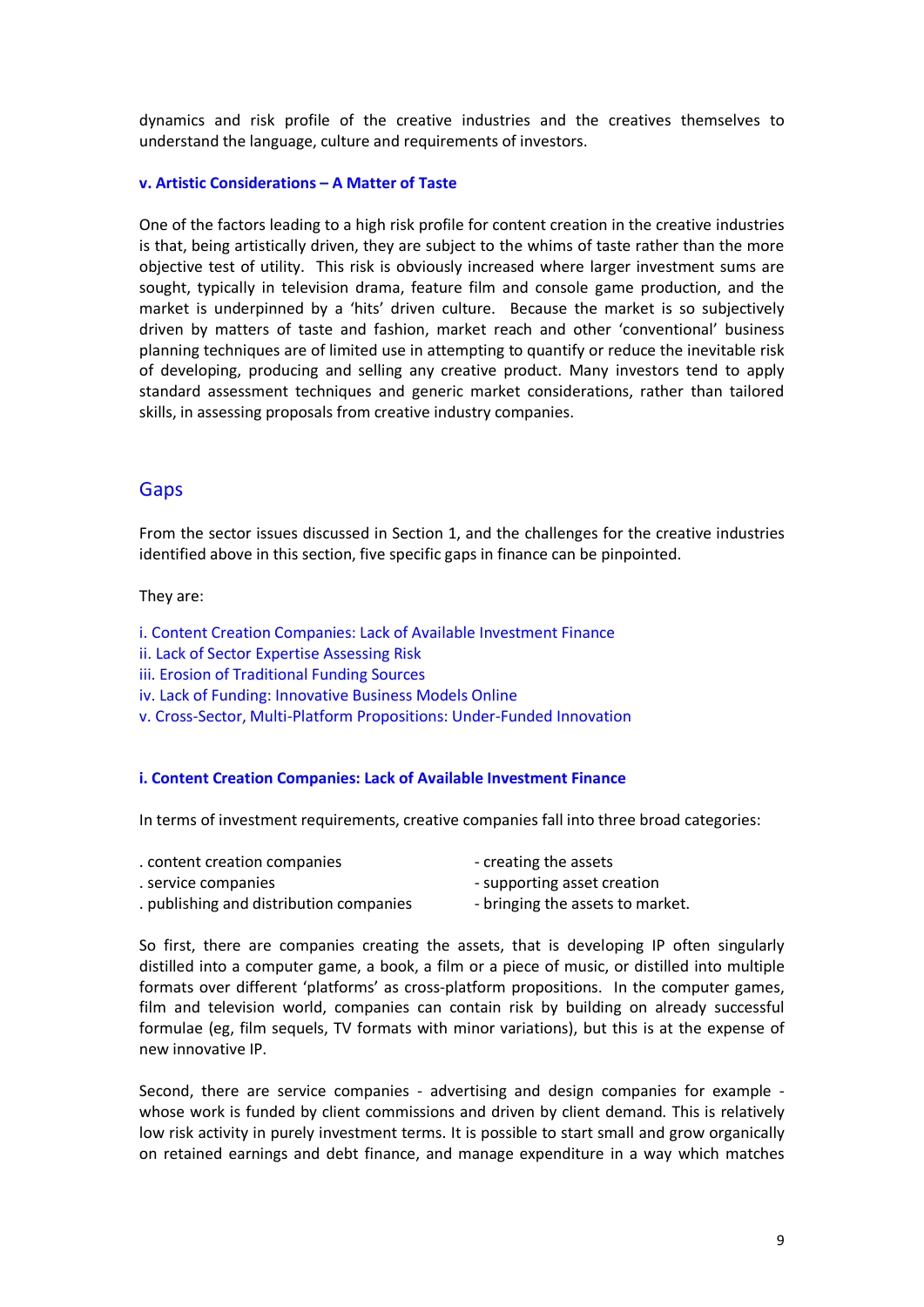revenues. In addition existing grants may be accessed to ease cashflow pressures through, for example, providing working capital.

Thirdly, there are publishing and distribution companies bringing the assets to market. Typically this activity is less high risk than content creation itself unless the publisher is a new entrant in the market with an unknown brand and/or is introducing a new business model. Larger companies in this space have traditionally sought debt and equity finance from conventional investment sources.

Companies marketing digital technologies can be regarded as service companies in this context. Their products, platforms, protocols and applications provide the hardware and software to enable the production, publication and distribution of creative works. For companies actually developing those technologies, R&D and Commercialisation Funds are available to service their investment needs including the Seed, Commercialisation and Acceleration Funds provided by Finance South East.

So the key area where risk is high and under-investment evident is in the content creation companies. These are the companies that have difficulty in raising finance independently of industry publishers and distributors. Apart from the Creative Arts Investment Network (CAIN), very little of what is currently provided by business angels, venture capitalists, private equity houses or other financial institutions is specifically geared to the requirements of these commercial, market‐orientated South East companies.

This is true for film and television companies in the South East. It is echoed by the performing arts sector where the main unmet financial need is the availability of high-risk development finance to take projects to a point at which they can be presented to investors for production financing.

Provided the company shows evident financial ambitions, funding early stage prototypes places it in a stronger position to access follow‐on development and/or production finance from public and private financiers. This is one area where public sector finance could enable risk taking and also the company to retain a percentage of IP ownership and so a percentage of return on investment.

#### **ii. Lack of Sector Expertise Assessing Risk**

Established commercially viable creative companies often hold the view that current financial systems are not working because, regardless of the current economic climate, the 'decision makers' within the financial institutions are not equipped to calculate the real level of risk or to make informed decisions in these specialised, creative industries.

As the Tom Fleming Report noted in relation to the South East Accelerator Fund<sup>2</sup>

*"[its] non‐sector focus means that creative industries propositions struggle in competition with propositions from other sectors where more intelligence is available to assess risk and thus more confidence is apparent in undertaking investment. This is in part because the expertise is not available to assess the risk profile of creative propositions."*

<sup>2</sup> Quote from p.18, in *'An Investigation into Developing a Fund for the Creative Industries in the South East: Potential Options, Tom Fleming Creative Consultancy'*, August 2005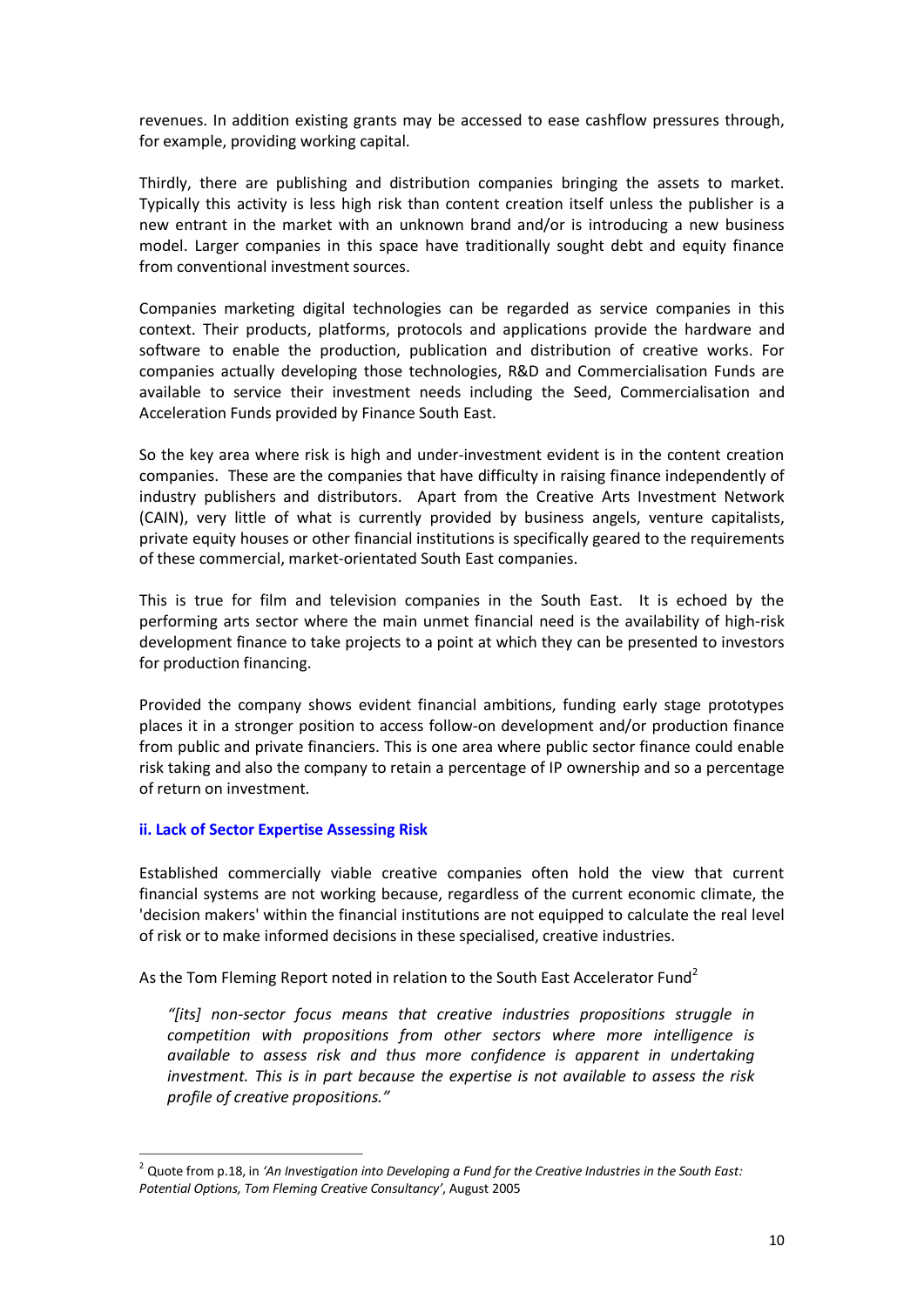Providing the intelligence and expertise to assess risk is therefore essential.

This is reflected in the commentary on the CAIN website:

*"A critical factor in its success to date has been the establishment of a CAIN Forum, a team of sector specialists covering each of the Network sectors, which works with CAIN to assess the creative and business potential of the propositions submitted. It is working with the Forum that gives CAIN its unique positioning in the creative arts sector as the business angel network with a panel of sector specialists who undertake an informed analysis of all potential presentee company propositions as part of the investment readiness process."*

#### **iii. Erosion of Traditional Funding Sources**

This pertains particularly to the television industry. Over the past decade, traditional models for financing television production and development have been eroded. Access to development finance, as distinct from production finance, from broadcasters is now very rare. The commissioning of high quality drama in particular is plummeting so there is now almost no market. Outside of the BBC, finance for some genres of production is very difficult ‐ notably, but not exclusively, high end drama and children's programming.

Looking forward, the interconnection of linear, broadcast television and a whole range of mobile and online platforms will create opportunities and challenges for the independent sector which traditional sources of finance – whether from broadcasters or equity sources – do not appear to be able to meet  $3$  (see point v. below). There is also a continuing need for independent content production companies to access finance which allows them to retain ownership and control, at least in part, of the IP in products which they produce.

#### **iv. Lack of Funding: Innovative Business Models Online**

The development of the internet, together with relatively low cost production equipment, has provided music, film and game producers with the possibility of marketing and distributing their creative products directly to their customers. Essentially then producers have experimented with becoming their own publishers, marketers and distributors and retaining their own IP. Clearly this requires financial capital to cashflow the venture and underwrite risk exposure. This is a disruptive business model which therefore subverts traditional industry structures and conventional funding mechanisms.

Developments online over the last three years, especially with the growth of social networking and online tools for tracking and analysis, have enabled a novel approach in, for example, low budget independent film‐making. Typically this uses a combination of company debt finance and individual investments (eg, 'crowd finance', small investments by a large number of individuals seeking to support the film theme and/or the production team), to underwrite and cashflow production. This is combined with an online film distribution strategy complemented by company‐produced DVDs and selected cinema screenings under the direct control of the production company.

This approach effectively transcends any need for engagement in the traditional studio system which dominates feature film production and distribution and requires film

 $3$  Channel 4's 4iP fund is designed to fund innovations in this area: however the fund takes an aggressive stance on IP – taking a controlling share in the IP of projects it funds – and consequently is of limited use to companies seeking to develop market viability.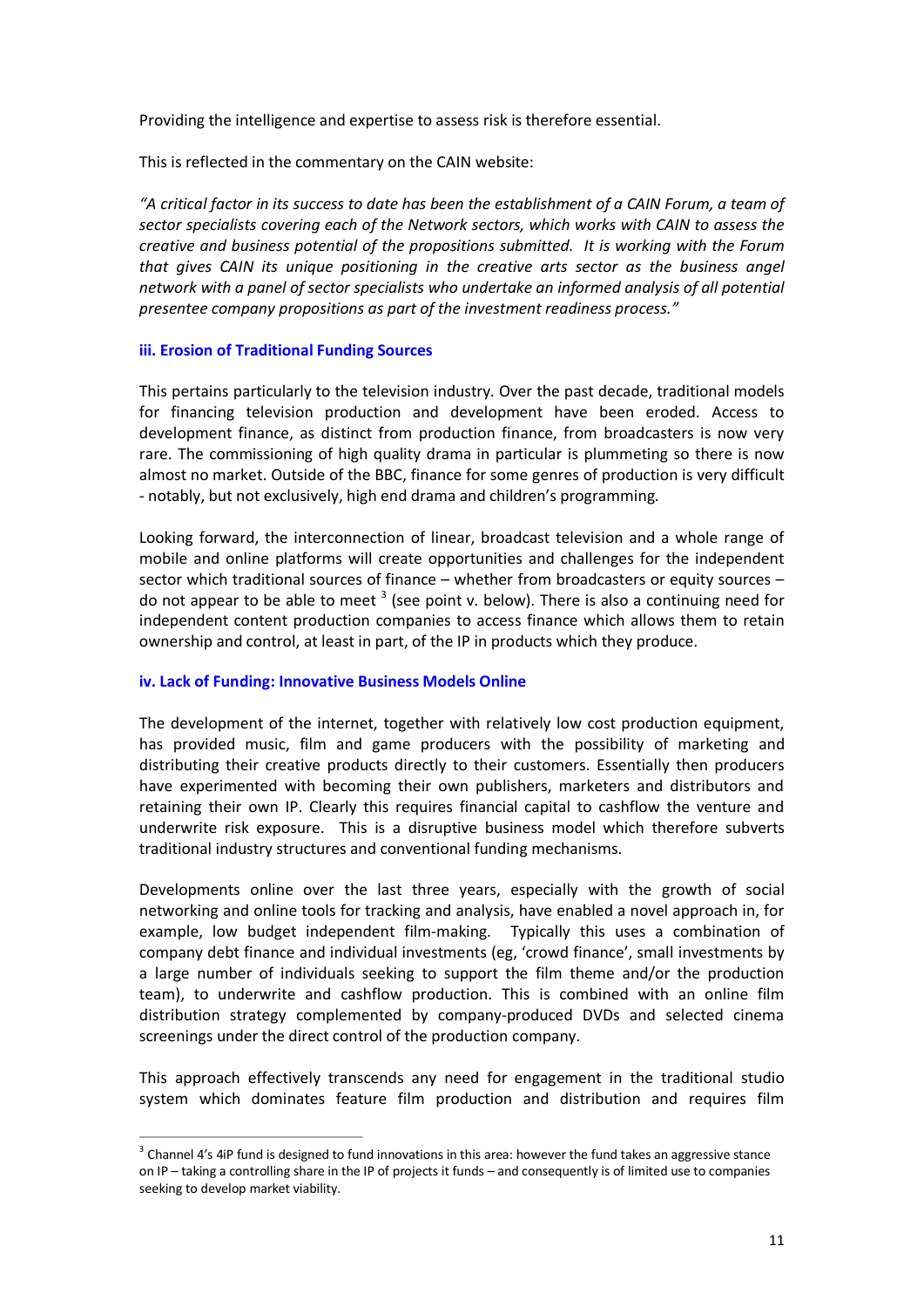production companies to cede ownership and control, either in whole or in part. This is most definitely a niche development at the moment in its early experimental stage with few established routes to generating revenue from content. However it shows the potential of the internet to produce radically different business models. This is an area where innovative content development and novel business models could be encouraged through seed funding.

#### **v. Cross‐Sector, Multi‐Platform Propositions: Under‐Funded Innovation**

There is potential for investment in innovative mobile, online and cross-platform propositions, especially when they fall between the 'stools' of single industry investment schemes, but this requires investors and investment schemes which understand this market, its complexities, and its inherent potential.

For example, one of the specific investment gaps in the television industry is for nonbroadcaster finance and, in particular, for enabling IP ownership of content for new platforms – mobile and online. The introduction of the new terms of trade in the 1990s which enabled independent production companies to retain IP ownership, at least in part, in relationship to a single platform, ie, TV programmes, has had a profound effect on the valuation, sustainability and/or growth potential of independent production companies.

If those companies can disseminate their existing IP across other channels and/or modify their creative proposals for a diverse channel distribution, then they can potentially augment their income, diversify their future revenue streams, reduce risk exposure in any one market, and so enhance their asset value and company valuation. Additionally, in so doing, they build competence, knowledge and intelligence around the commercialisation of cross‐platform propositions.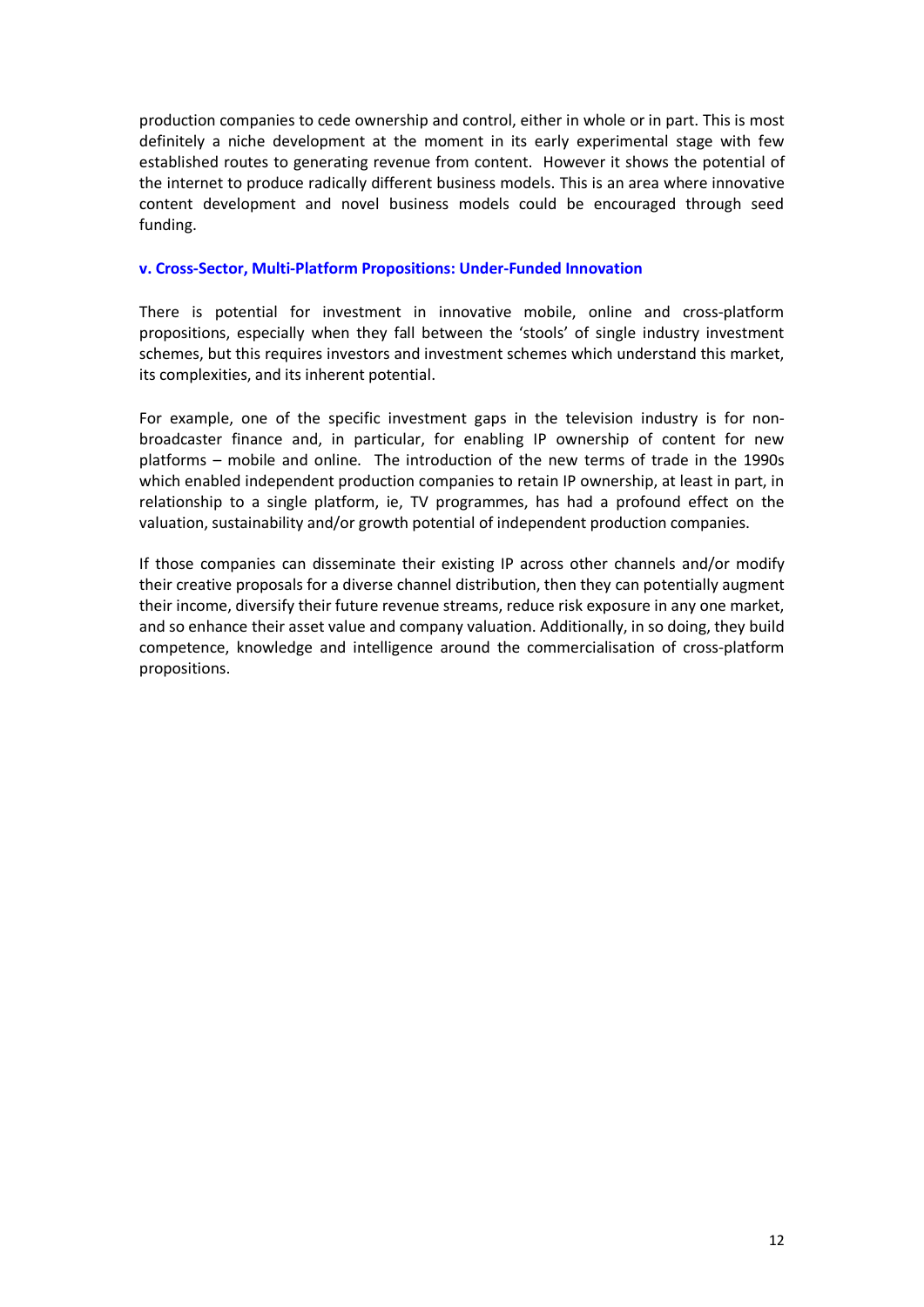## **3. UK National and Regional Responses**

*"Some commentators might argue that the growth of the [creative industries] sector over recent years suggests that no action needs to be taken, that the public sector should not be seen to try to 'direct' investment into new businesses, and that 'the market' should be left alone. After all, they note, if this sector has such potential then private investors will – given time – seek out their own opportunities within in.*

*The problem with this argument is that we live in a competitive world. We are increasingly aware – in part through research studies such as this – that other countries have adopted alternative approaches to developing their own creative industries, and that some of these approaches appear to be paying dividends. Meanwhile, in the UK, many creative businesses remain under‐developed, their potential for growth unrealised. Most private investors are still unfamiliar with the sector, their wariness about investing unresolved. The result is a classic vicious circle of reduced growth, failed enterprises, and continued investor reluctance."* 

*Source: 'Creating Value: How the UK can invest in new creative industries'*, NESTA, 2005

Apart from the Creative Arts Investment Network (CAIN), sector specific funding for the creative industries sector accessible to South East companies comes almost exclusively from public sector agencies, specifically the Arts Council England (particularly for music, literature and the performing arts), UK Film Council (for feature film) and Screen South (primarily feature film). Although it itself has no funds to invest in regional companies, SEMN plays a vital role stimulating and supporting an investment culture in the digital content sector.

In most other UK nations and regions, specific circumstances and the availability of funding have enabled the Screen and Digital Agencies to develop interventions to encourage creativity, entrepreneurship and sustainability in the screen industries (usually defined as film, television and games). These sector specific funds have been set up jointly with the national/regional development agencies and often access European Regional Development Fund (ERDF) finance<sup>4</sup>. They are the result of often substantial research into the need of the screen industries nationally and in each nation or region.

An indicative range of these funds is provided on the following page. This is by no means comprehensive but indicative only.

These sector specific funds, their investment levels, sources of money, industry focus and criteria are briefly noted on the following page. Typically these separate funds have been sourced primarily from ERDF, economic development agency, and/or Lottery funding; have a minimum investment level of £10,000 and a maximum of £500,000 (more exceptionally); are structured as loan or equity finance; and, have annual funding in the region of £2 million. Importantly too, the funding criteria identifies benefits beyond purely the applying company's financial return on investment. These wider benefits include: regional talent uplift; increased inward investment; cultural impact; and, benefit to the local economy.

 $4$  The South East doesn't qualify for these funds due to its relatively buoyant economy.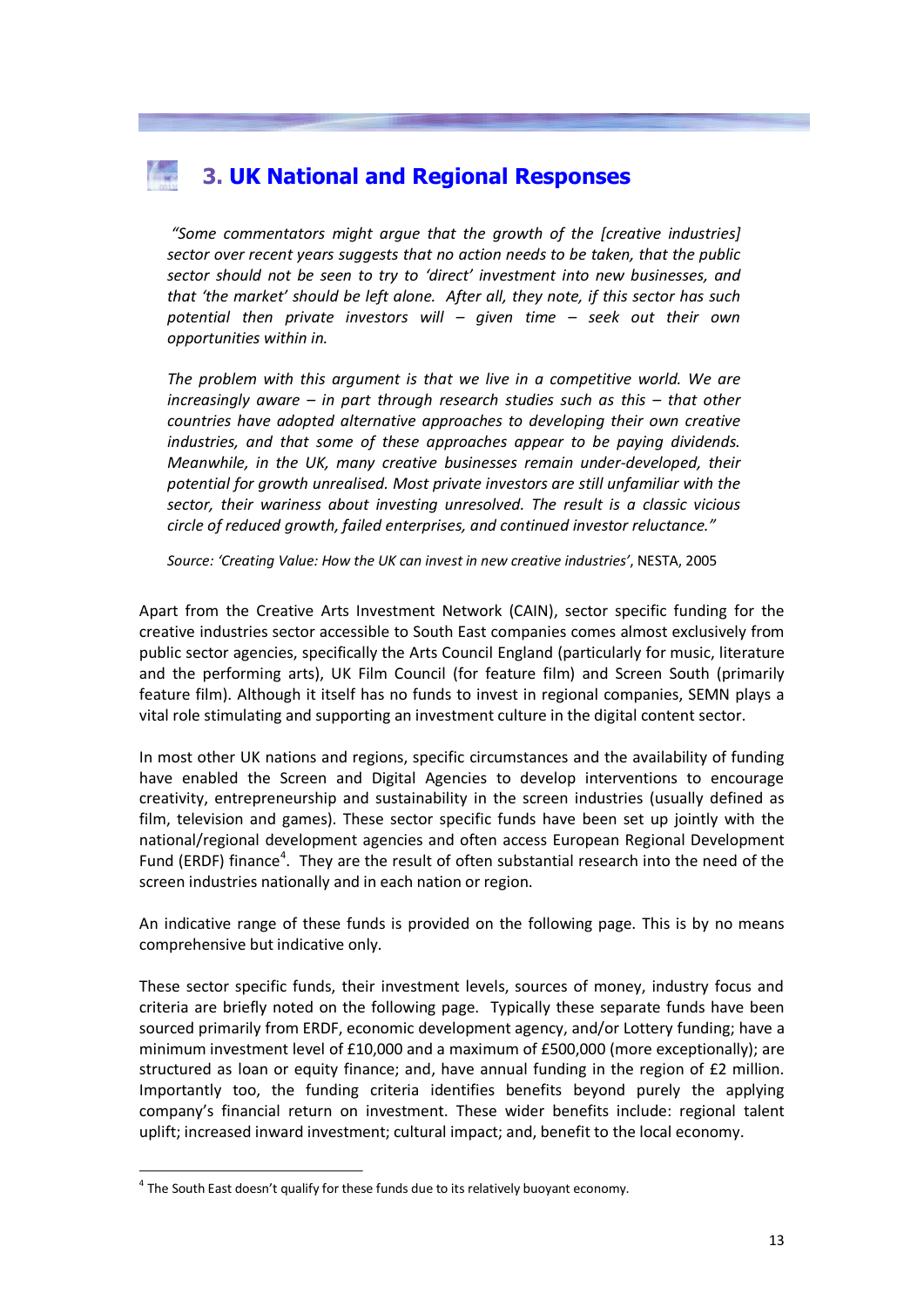|                                                                                         | Total                          | Maximum                                                                  | Sources<br>L,                                                          |                                                                                               |                                                                                                                                                                                                                                |
|-----------------------------------------------------------------------------------------|--------------------------------|--------------------------------------------------------------------------|------------------------------------------------------------------------|-----------------------------------------------------------------------------------------------|--------------------------------------------------------------------------------------------------------------------------------------------------------------------------------------------------------------------------------|
|                                                                                         | Funding pa                     | Investment                                                               | Money                                                                  | Investment Platforms                                                                          | <b>Criteria</b>                                                                                                                                                                                                                |
| <b>Investment Fund</b><br>EM-Media                                                      | f2.3m                          | 250k                                                                     | <b>EMDA</b><br>Lottery,<br>ERDF,                                       | Games, Interactive<br>Film<br><b>Television</b> ,                                             | Contribution to<br>EM Media's objectives, Risks, Financial Package                                                                                                                                                             |
| North-West Vision<br><b>Attraction Fund</b><br>Regional                                 | $\mathbf{\dot{c}}$<br>£750,000 | 250k/25%                                                                 | <b>NANDA</b>                                                           | ${\rm Feature}$<br>Television<br>films,                                                       | film/television/digital media industries in Merseyside<br>Be based in N<br>Benefit<br>$\mathop{\mbox{\rm the}}\nolimits$<br>Merseyside<br>Ierseyside, or working with Merseyside company;<br>economy;<br>Development<br>q<br>₿ |
| <b>Northern</b><br><b>Screen Fund</b><br><b>Ireland</b>                                 | $c.$ £2m                       | 800k                                                                     | $\leq$<br>Lottery,<br>Invest                                           | anımatıon,<br>Feature<br>drama, new media<br>television<br>films,                             | Applicants must have 65% of total budget, cultural relevance to NI                                                                                                                                                             |
| <b>Scottish Screen</b><br><b>Production Fund</b><br>Content                             | £1.9m                          | £500k/25%                                                                | Scottish<br>National Lottery<br><b>Executive</b> .                     | documentary<br>anımatıon,<br>${\rm Feature}$<br>feature<br>films,                             | delivery, project & market readiness<br>Cultural impact, creative impact, business development/ project                                                                                                                        |
| <b>Scottish Screen</b><br><b>Fund</b><br><b>Digital</b><br><b>Media</b><br>Ę            | f3m                            | £375k (50%)<br>(from f10k)                                               | Scotland<br>Scottish<br>Innovation Fund<br>Creative<br>Enterprise<br>& | media content<br>Digital<br>interactive                                                       | generate revenues for Scottish companies<br>Co-investment<br>from private sector, commercial viability, ability to                                                                                                             |
| <b>Screen</b><br><b>Media</b><br><b>Midlands</b><br><b>Production Fund</b><br>West<br>ధ | $\mathbf{c}$<br>f1.5m          | £300k/25%                                                                | Council<br>ERDF, UK Film                                               | dramas<br>Feature<br>interactive<br>games, TV<br>films,                                       | Recoupment for SWM; Regional theme; Commercial viability;<br>Benefit to regional talent; Economic<br>Quality of script and viability of project.<br>benefit to<br>the<br>region                                                |
| Screen Yorkshire<br><b>Production Fund</b>                                              | £1.25m                         | credit;<br>against<br>equity<br>producer's tax<br>£600k<br>£250k<br>loan | Forward<br>Yorkshire                                                   | computer<br>media<br>television,<br>Feature<br>games, new<br>video<br>films,<br>$\mathscr{E}$ | production sector<br>company, inward investment, jobs created, benefit to regional<br>Creative content, commercial viability, ability to deliver, impact on                                                                    |
| Screen East<br><b>Content</b><br><b>Investment Fund</b>                                 | f2.25m                         | £250k / 40%                                                              | ERDF                                                                   | Media<br>Film,<br>FY,<br>Digital                                                              | rndustry<br>Quality of<br>project, financial viability, ability<br>$\otimes$<br>commitment,                                                                                                                                    |

Table: Overview: UK Public Sector Investment in Screen / Content Industries – Illustrative Summary

Cont/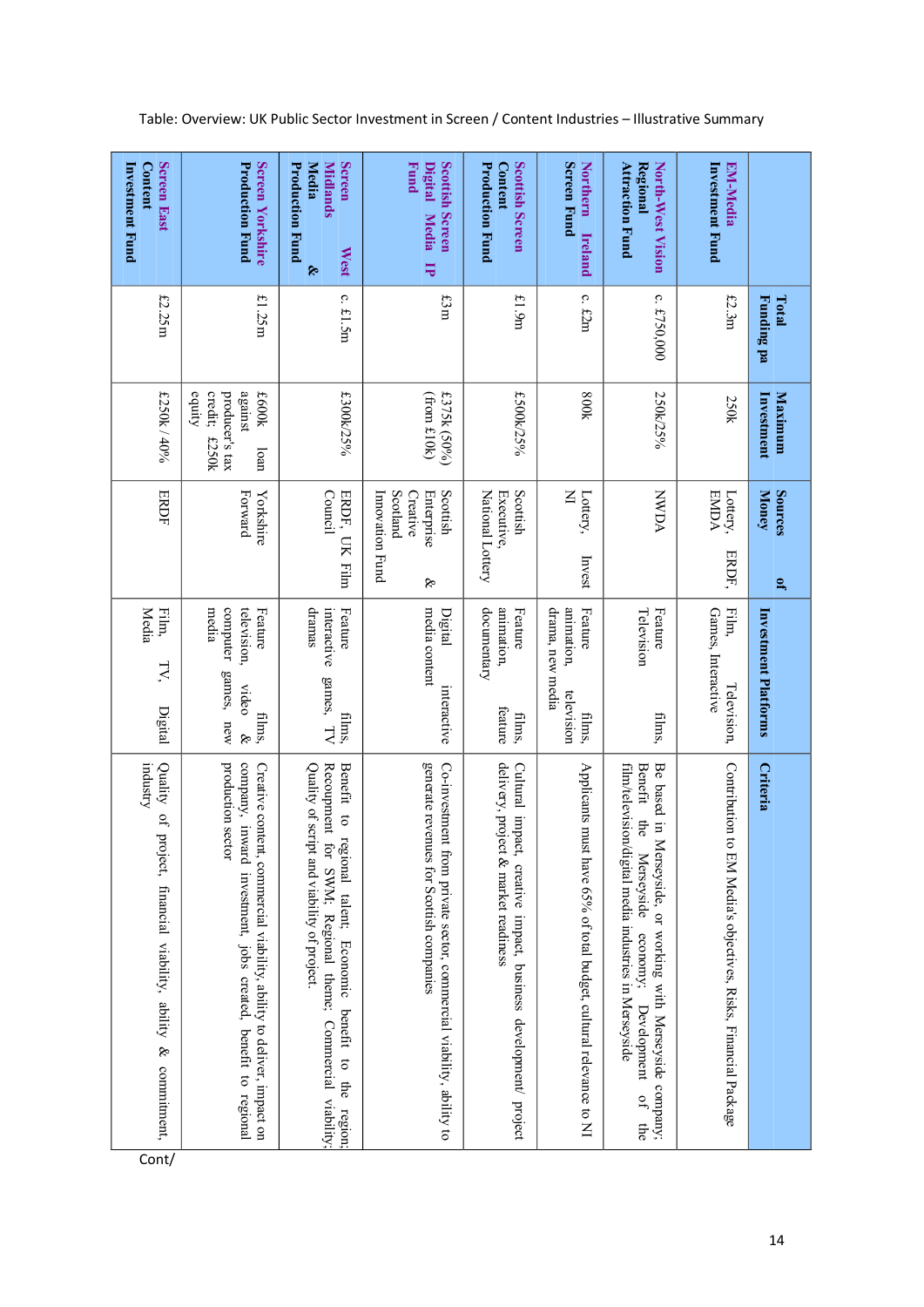| Table: Overview: UK Public Sector Investment in Screen / Content Industries - Illustrative Summary |  |
|----------------------------------------------------------------------------------------------------|--|
|----------------------------------------------------------------------------------------------------|--|

| Wales Creative<br><b>Wales</b><br><b>IP Fund</b><br>f2m                                                                                               | North East<br>Investment Fund<br>Design & Creative<br>c. $£3.5m$                                           | <b>Fund</b><br>London<br>Creative<br>Capital<br>fund total                                                                                          | <b>Creative Fund</b><br>Advantage<br>West Midlands<br>£5.4m                                                                                                                                                      | Funding pa<br>Total    |
|-------------------------------------------------------------------------------------------------------------------------------------------------------|------------------------------------------------------------------------------------------------------------|-----------------------------------------------------------------------------------------------------------------------------------------------------|------------------------------------------------------------------------------------------------------------------------------------------------------------------------------------------------------------------|------------------------|
|                                                                                                                                                       |                                                                                                            | £6.5m equity                                                                                                                                        | over 2 phases                                                                                                                                                                                                    |                        |
| £500,000                                                                                                                                              | average)<br>£60-£120k<br>7£63}                                                                             | £500k (50%)<br>(from £75k)                                                                                                                          | cquity<br>investment<br>£250k<br>610k<br>tunuunuu                                                                                                                                                                | Maximum<br>Investment  |
| Finance<br>Wales                                                                                                                                      | One North<br>East (RDA)                                                                                    | London<br>Dev.Agency<br>ERDF,                                                                                                                       | Midlands<br>Advantage<br>ERDF, ACE,<br>West                                                                                                                                                                      | Sources<br>Money<br>۹, |
| Film, TV, games, music                                                                                                                                | software, film, TV and<br>arts, publishing, new<br>Advertising, performing<br>video<br>media, games<br>pue | sector<br>creative<br>All businesses in the<br>industries                                                                                           | sector<br>All businesses in the<br>creative<br>industries                                                                                                                                                        | Investment Platforms   |
| Return on its investments; increased production activity in<br>inward investment<br>Wales; competitiveness; creation and retention of $IP$ ; increase | Applicants must have 65% of total budget, cultural relevance<br>to North East                              | ambition; exit position in $3-5$ years out<br>SMEs with high<br>Based Greater London (all London boroughs)<br>growth potential and strong financial | and growth orientated. Be West Midlands based<br>throughout the West Midlands.<br>Aim is to strengthen and develop the creative industry sector<br>Market acumen, financial ambitions, appetite for risk, profit | <b>Criteria</b>        |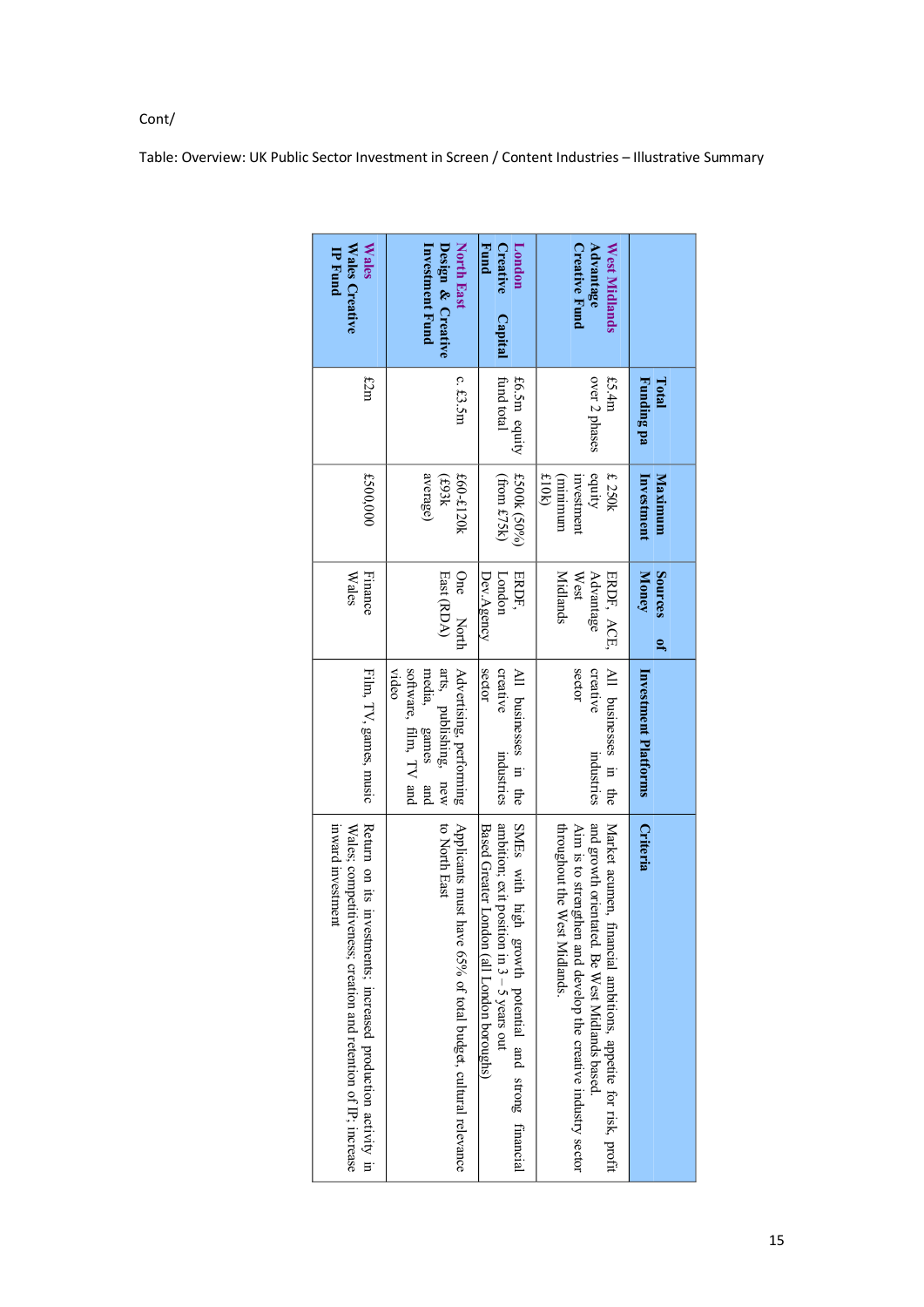These schemes seek to:

- make significant investments into market-orientated film, television, music, games and digital media projects
- make a commercial return, and/or
- **•** promote sustainable film, television, music and digital media industry sectors in their nations/regions.

All the funds work on an investment basis for content development and production. However only a minority of the funds, like the Wales Creative IP Fund, have a requirement to make a financial return into the fund as their primary aim. Therefore depending on the origin and motivation of the fund creation, funds may prioritise benefit to the screen economy (whilst also seeking a return on investment) and may accept a softer recoupment position if the proposition has a strong creative and/or economic benefit to the nation/region.

A notable feature of all of the UK funds summarised above is the extent to which they cross‐ refer projects and companies between production funds and other support services offered by the same agency or its partners. These services include script/concept and project development, company support and investment (for example business planning training, targeted soft loan investment to assist in the recruitment of key staff, or market intelligence support). This cross-referral is fruitful in bringing about investment-ready projects, and is a desirable feature of the investment landscape.

Most of the funds are relatively young having been created in the last three to five years. It is too early to make a valid assessment of their long-term success in delivering a return, whether that return is couched as capacity building, sector profile, innovative activity, talent development, sector strength, sustainability and/or an individual company's financial returns.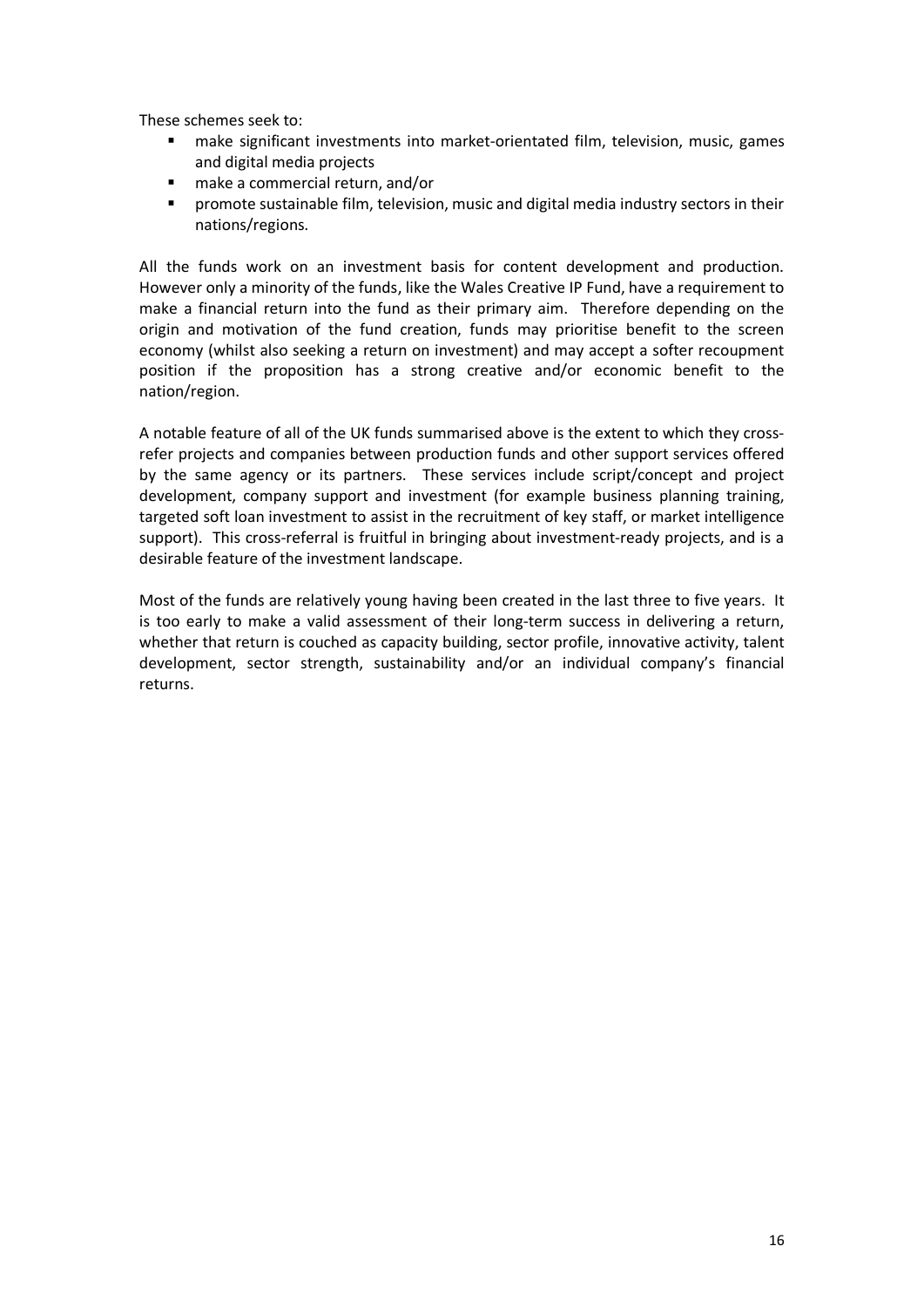# **4. Conclusions and Recommendations**

The sections above have identified the following creative industry issues, challenges and gaps in accessing finance. These are presented below in summary form.

#### **Creative Industries: Issues in Accessing Finance**

| <b>Issues</b>                                                                                                                  |                                                                                                                           |  |
|--------------------------------------------------------------------------------------------------------------------------------|---------------------------------------------------------------------------------------------------------------------------|--|
| beyond growth                                                                                                                  | financial motivation may be only one of many business ambitions                                                           |  |
| flexible company size                                                                                                          | expansion and contraction cycles typify content creation companies                                                        |  |
| intangible assets                                                                                                              | value is primarily locked in intellectual property                                                                        |  |
|                                                                                                                                | few fixed assets, intangibles difficult to value till marketed                                                            |  |
| high risk profile                                                                                                              | often a hits driven business with high production costs                                                                   |  |
| historic links to trade finance                                                                                                | particularly television and games industries and so a lack of<br>experience engaging with public / private sector finance |  |
| these sectors have complementary but different commercial instincts<br>blending cultural enterprise<br>and creative industries |                                                                                                                           |  |
| under-developed skills<br>in.                                                                                                  | limited networking between creative industries and financiers                                                             |  |
| financial presentation                                                                                                         | investment markets                                                                                                        |  |

#### **Creative Industries: Challenges and Gaps**

| <b>Challenges</b>                          | Gaps                                               |
|--------------------------------------------|----------------------------------------------------|
| <b>Technology Emphasis</b>                 | Content Creation Companies: Lack of Investment     |
|                                            | Finance                                            |
| <b>Funding Escalator</b>                   | Lack of Sector Expertise Assessing Risk            |
| <b>High Growth Requirements</b>            | <b>Erosion of Traditional Funding Sources</b>      |
| Perception Issue: Not Serious Businesses   | Lack of Funding: Innovative Business Models Online |
| Artistic Considerations: A Matter of Taste | Cross-Sector, Multi-Platform Propositions:         |
|                                            | Under-Funded Innovation                            |

These five gaps can be clustered around 3 substantive issues as follows:

Gap Issue 1: Addressing the Lack of Finance for Creative Content IP Generation

. The lack of finance for creative content IP generation due to its high risk profile and its distinct business characteristics: this has been exacerbated in the recent past by the erosion of traditional funding streams from within the industry itself

Gap Issue 2: Expanding the Concept of Innovation in Public Investor Funds

. The emphasis on technology innovation in existing funds means that all other forms of innovation are effectively under‐supported: this means under‐investment in creative industries innovation around, for instance, business models (eg, for distribution online), formats (eg, for individual television programmes or online games) and partnerships (eg, for cross‐sector and/or cross‐platform propositions)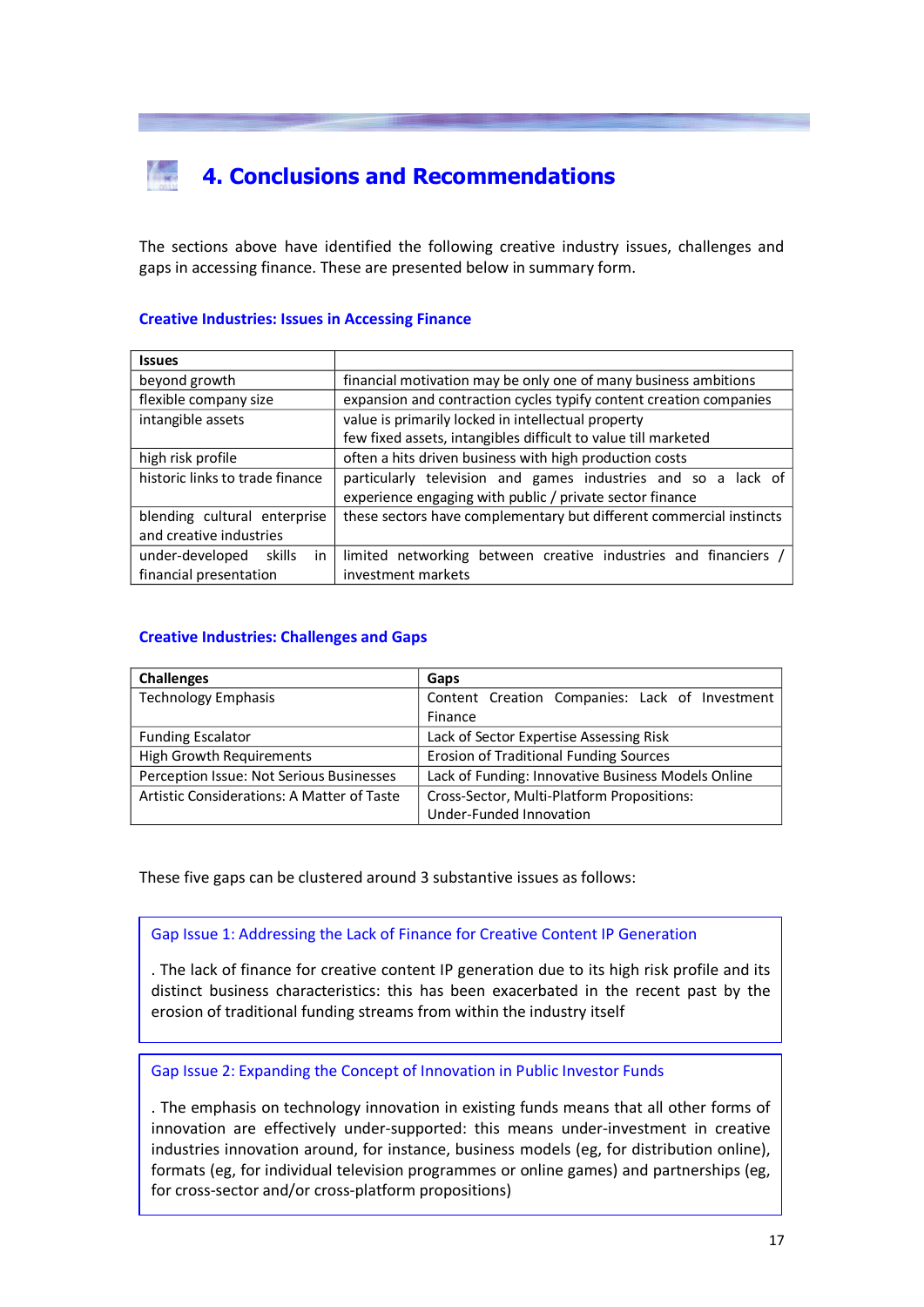#### Gap Issue 3: Upskilling Investors and Investees

. Providing investors with an understanding of the market dynamics which typify the creative industries market and ways to mitigate risk, and providing creative companies (ie, potential investees) with an understanding of investor requirements and their assessment of risk and growth potential.

In addition, the definitions of 'high growth companies' most frequently used in public sector investment finance implicitly puts businesses which pursue different growth models/profiles at a disadvantage. It effectively excludes companies which offer that different growth model as an economic outcome. Arguably steady growth, or patterns of expansion/contraction/ expansion to accommodate cycles of production ‐ more typical in the creative industries ‐ potentially offers a more stable and sustainable business development profile and one that is less volatile.

#### **Responding to Challenges and Gaps**

Responding to these three gap issues would support creative IP creation in single medium, and/or in cross-platform propositions, enabling businesses to retain at least part of the IP they generate and enabling them to develop an asset base which is critical for future company development. This reflects the one area of the creative industries where market failure has been consisted reported.

This focus on IP creation and retention is important: first because it's where one of the two critical gaps exists, and second because it's the source of asset growth for creative content companies.

*The central issues in financing and economic terms is control of IP. It is vital for content companies to retain some IP in their enterprise in order to generate meaningful profits to fund future growth. For unless IP is retained in a content business it will always essentially be a work for hire or project fee‐based operation with no intrinsic assets which will generate company value and enable the leverage of future investment.*

Source: Presentation & Discussion Session, DCMS Cabinet Forum event, 26<sup>th</sup> October 2009

Additionally it is recommended that finance be available to support innovation across all the sectors of the value-chain. The development of digital technologies and online content distribution in the last five years had already, and will continue to, radically change the creation, publishing and distribution patterns which are commercially viable within the creative industries. Traditional publishers and distributors, most obviously in the music and print industries but increasingly in film and television, are now consistently being challenged to adapt their business models to accommodate the characteristics of online distribution and new disruptive approaches. In order to maintain viable businesses and a healthy trading ecology, it is important to support innovation in this sector and thus the growth of future orientated companies in the South East.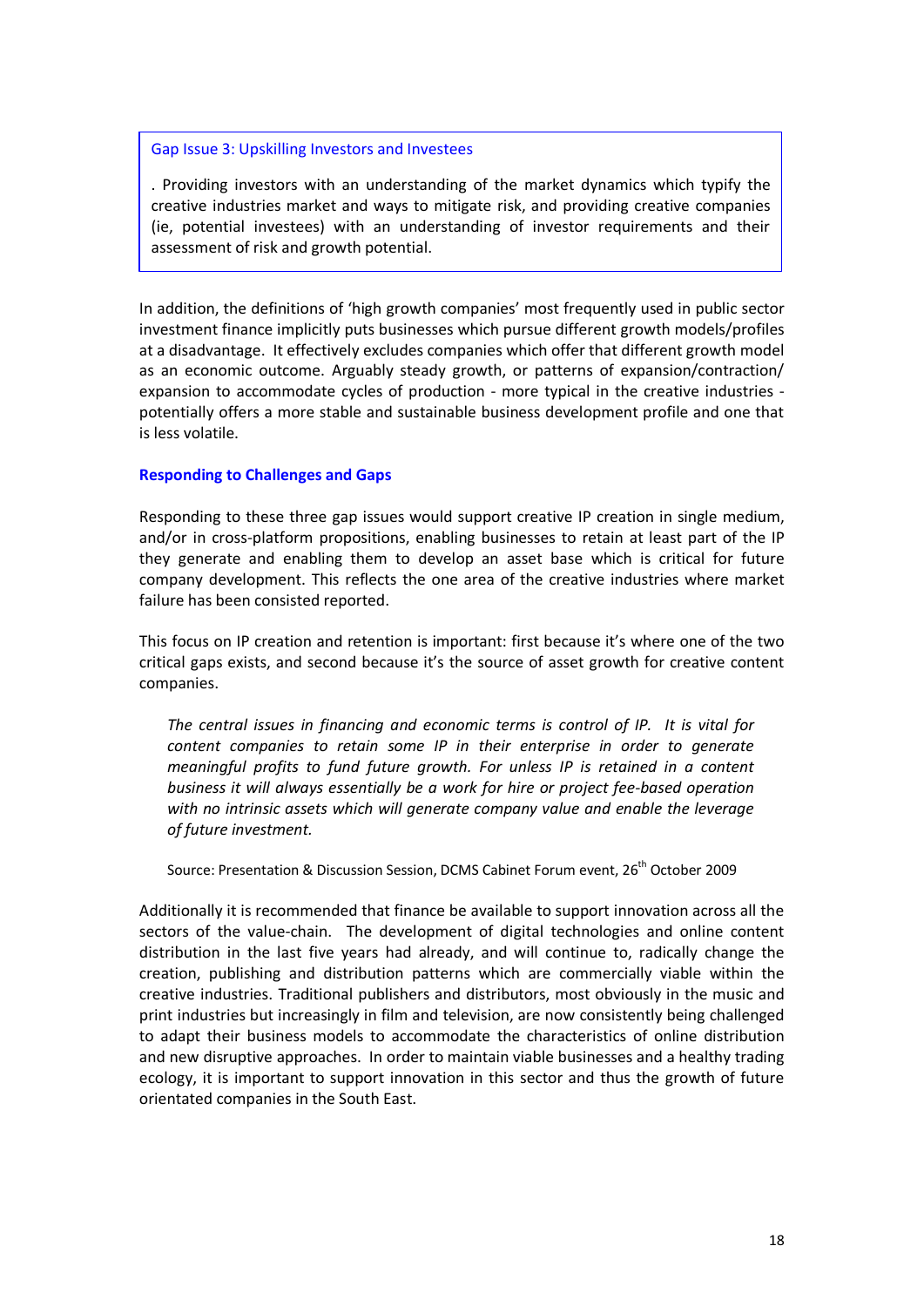#### **Recommendations**

This report arrives at two key recommendations, the purpose of which is to drive sustainable economic development and maintain a competitive creative industries sector in the South East.

#### **‐ Investment in Creative Content IP Generation & in Innovation**

Providing investment finance in the South East region which is purposely designed and structured to take considerable risk directed at developing content (creative content IP): also finance which is directed at all forms of innovation in the creative industries, so not only technology innovation, and across all sectors of the value‐chain.

#### **‐ Integrated Sector Expertise Informing Investment Process**

Offering a highly integrated model of sector expertise and advice to support, assess and inform applications enabling businesses to present a compelling investment opportunity. It is recommended that this is complemented by an investor and investee readiness programme which informs the investee on investor requirements, and the investor on sector characteristics and market dynamics informed by key players in the industry.

It is recommended that these developments should be pursued in the context of wider UK developments, including:

- the recommendations in the *Creative Britain* report
- thinking embedded in the *Digital Britain* report
- the Government's *New Industries, New Jobs* (NINJ) agenda
- the new structuring of Arts Council England and the implications for the South East of England in terms of its structure, resources and priorities
- the UK Film Council and its revised business plan, including for example the proposed digital innovation fund.

Finally too that they should be pursued collaboratively by:

- **•** the main creative industries agencies in the South East South East Media Network, Screen South and Arts Council England SE
- **FILT** Finance South East, the public investment agency in the South East
- **E** a representative of the Creative Economy Partnership and its Finance group.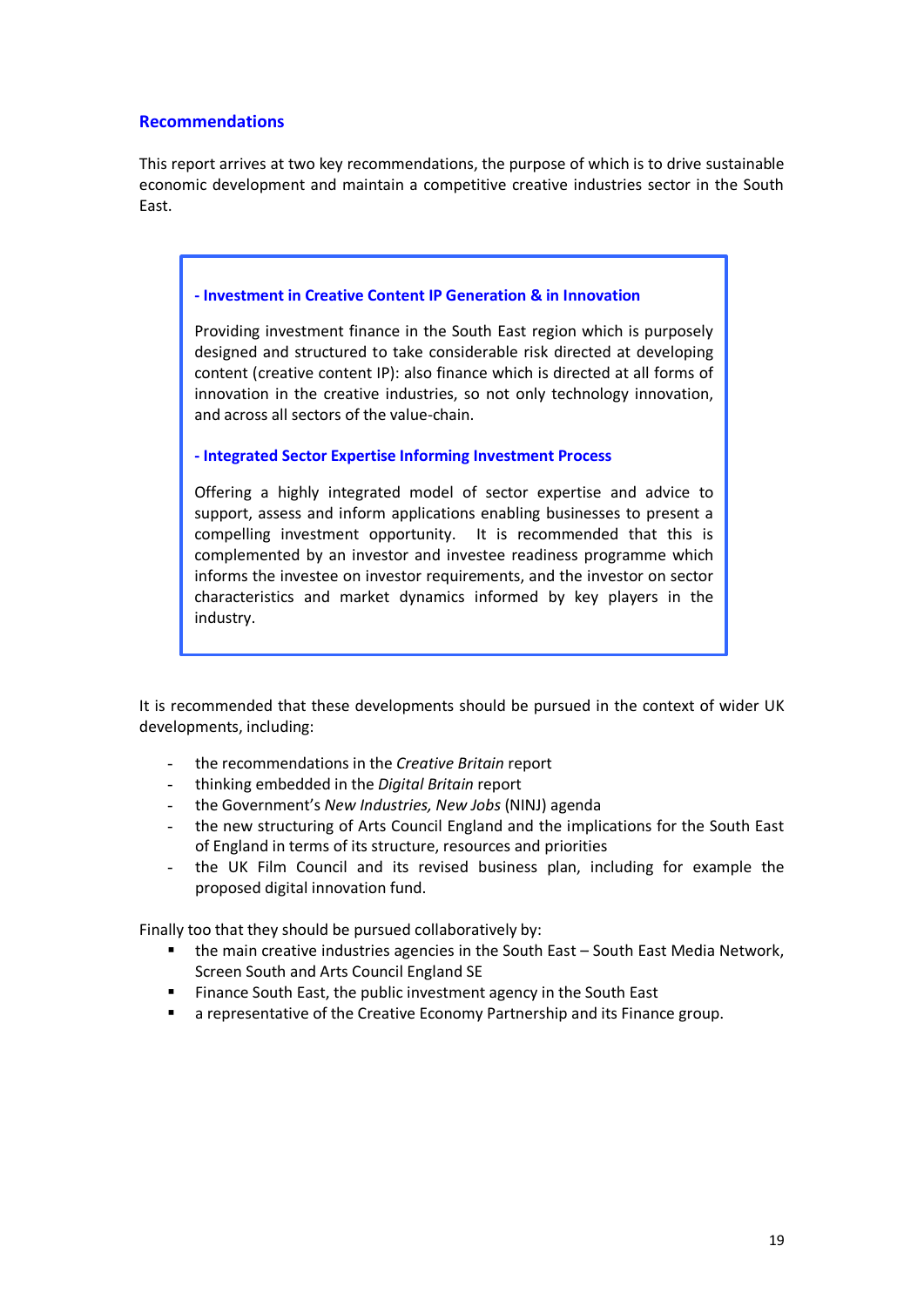### Appendix:

## Report Commissioner, Facilitator and Authors

#### **Report Commissioner SEEDA and the Creative Economy Partnership**

In February 2008 DCMS and BERR published *'Creative Britain: new talents for the new*  economy'. In response to this report the South East of England Development Agency (SEEDA) set up the Creative Economy Partnership (CEP) to bring together partners who are concerned with supporting the development of the creative industries in the South East. The group addresses a number of key issues for the sector  $-$  one of which is access to finance. Through the Finance sub group the Partnership looked to assess the current situation for the sector and make recommendations for enhanced support. In order to do this it commissioned this piece of research drawing together existing knowledge and intelligence.

Contact: seeda.co.uk, +44 (0)1483 484200 (SEEDA HQ)

#### **Report Facilitator South East Media Network (SEMN)**

SEMN is a member of the CEP and its Finance sub-group is chaired by SEMN's Chief Executive. Core funded by SEEDA, SEMN exists to support digital content companies in the South East of England to win more business, be more profitable and grow globally. Digital content covers a diverse and converging sector which includes: content software, computer games, e‐learning, electronic publishing, film, mobile content, website content, music, radio programming, television and web applications. It now encompasses most of the creative industries which are increasingly digitally defined. SEMN runs events supporting a portfolio of activities including: R&D collaborative partnership formation; innovation and commercialisation; access to public and private sector finance; cross-platform business development; international trading relationships; and, securing international distributors and product licensees.

Contact: semn.org.uk, +44 (0) 1753 639211